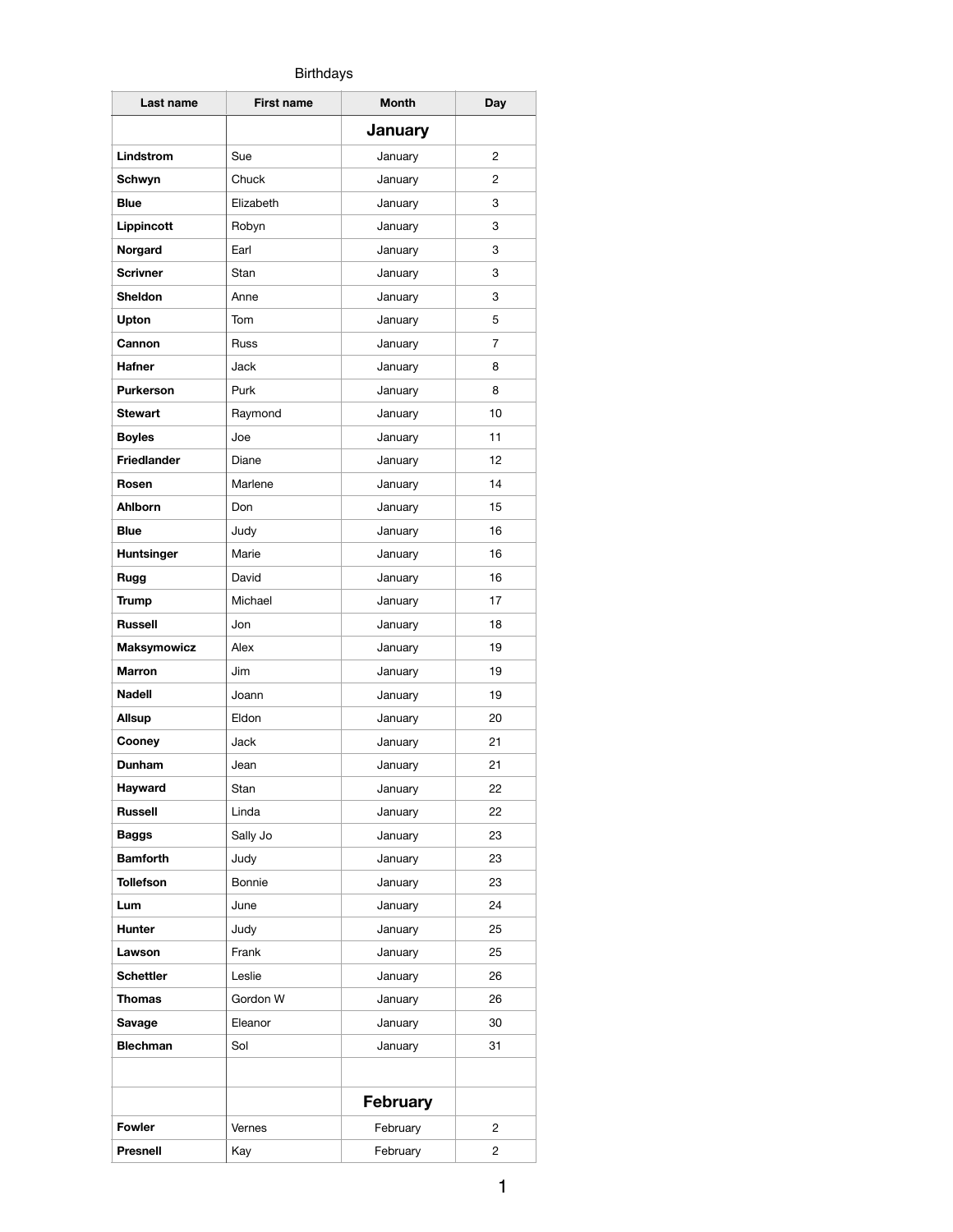| Last name          | <b>First name</b> | <b>Month</b> | Day            |
|--------------------|-------------------|--------------|----------------|
| Troxel             | Sharon            | February     | 2              |
| Thompson           | Karin             | February     | 6              |
| Jones              | Martha            | February     | 8              |
| Kelley             | Ken               | February     | 8              |
| <b>Marron</b>      | Kay               | February     | 8              |
| <b>DeWald</b>      | Linda             | February     | 10             |
| <b>Dickason</b>    | Ginny             | February     | 10             |
| Parrish            | Jackie            | February     | 10             |
| <b>Becker</b>      | Sandy             | February     | 12             |
| <b>Mraz</b>        | Corinne           | February     | 12             |
| <b>Presnell</b>    | Ron               | February     | 12             |
| Rosendahl          | Peggy             | February     | 14             |
| Rugg               | Michael           | February     | 14             |
| <b>Escher</b>      | Elizabeth         | February     | 15             |
| <b>Bonetti</b>     | Richard           | February     | 17             |
| <b>Simpson</b>     | Damon             | February     | 18             |
| Walden             | Nancy             | February     | 19             |
| <b>Mulder</b>      | Sophia            | February     | 20             |
| Ware               | Diane             | February     | 20             |
| Schlobohm          | Margaret          | February     | 21             |
| Jones              | Don               | February     | 22             |
| Oliver             | Ken               | February     | 22             |
| Upton              | Jody              | February     | 22             |
| Wheatley           | <b>Bette</b>      | February     | 22             |
| Goodpaster         | Gracie            | February     | 23             |
| <b>Hastings</b>    | Neva              | February     | 23             |
| <b>Hillerstrom</b> | Gully             | February     | 23             |
| <b>Provence</b>    | Kathleen          | February     | 23             |
| <b>Buddemeier</b>  | Bob               | February     | 24             |
| <b>Powell</b>      | Dorothy           | February     | 24             |
| <b>Sklar</b>       | Maija             | February     | 24             |
| <b>Silfvast</b>    | Sue               | February     | 27             |
| Solomon            | Carol             | February     | 27             |
|                    |                   |              |                |
|                    |                   | <b>March</b> |                |
| Jones              | John              | March        | 2              |
| <b>Berglund</b>    | Paul              | March        | 4              |
| <b>Taylor</b>      | Margaret          | March        | 4              |
| <b>Trump</b>       | Norma             | March        | $\overline{4}$ |
| <b>Bourque</b>     | Janet             | March        | 8              |
| LeBlanc            | Ingrid            | March        | 9              |
| Harris             | Steve             | March        | 10             |
| <b>Krause</b>      | Joy               | March        | 10             |
| <b>McCulloh</b>    |                   | March        | 11             |
|                    | Ralph             |              |                |
| Troxel             | Richard           | March        | 11             |
| Greschel           | Helen             | March        | 12             |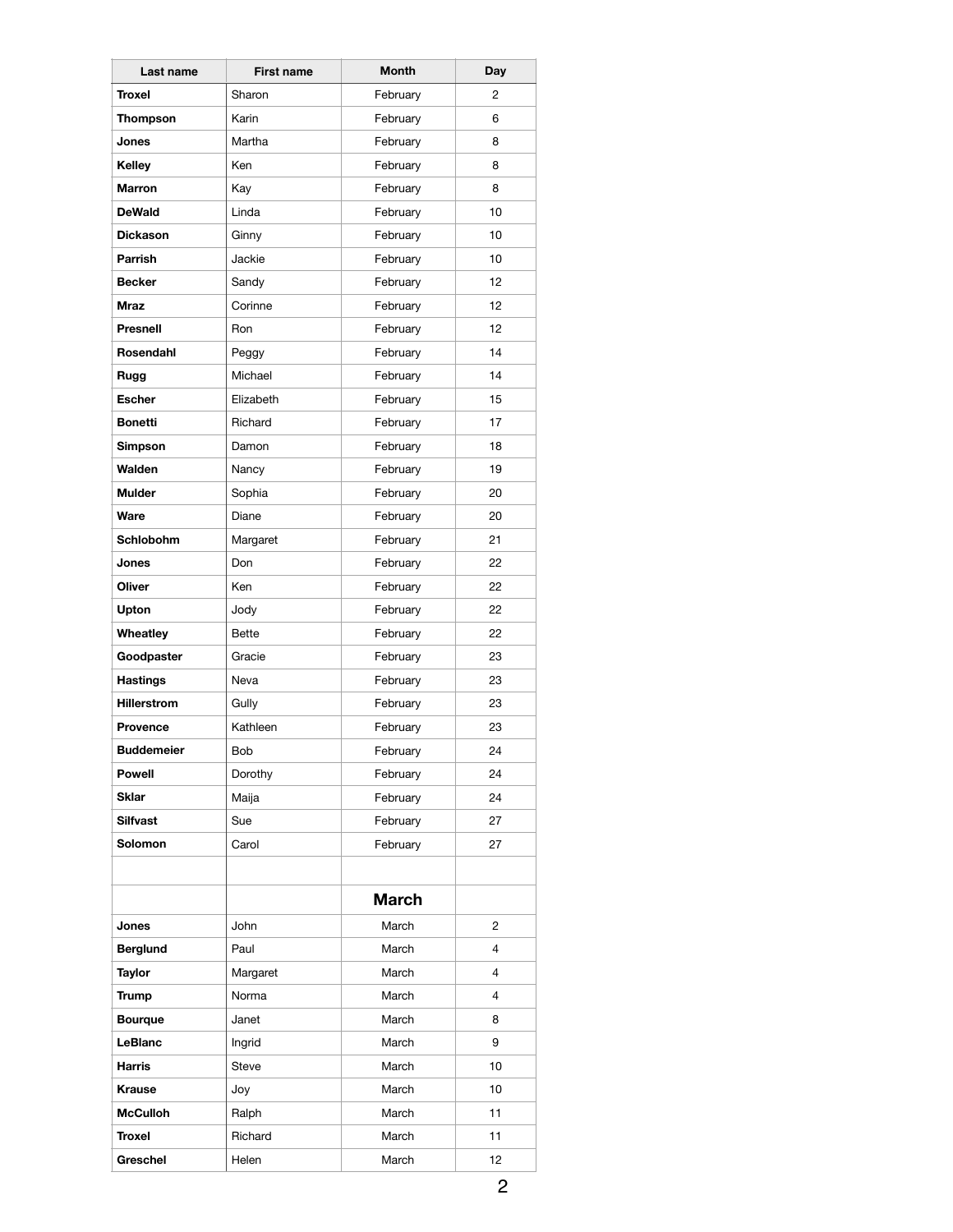| Last name          | <b>First name</b> | <b>Month</b> | Day            |
|--------------------|-------------------|--------------|----------------|
| White              | Janice            | March        | 12             |
| Hadley             | Doris             | March        | 13             |
| <b>Heverly</b>     | Mike              | March        | 13             |
| <b>Blomquist</b>   | Jane              | March        | 14             |
| <b>Stroh</b>       | Karen             | March        | 16             |
| Hight              | Teddie            | March        | 18             |
| Van Ert            | Will              | March        | 19             |
| Yates              | Fran              | March        | 19             |
| Anderson           | Bill              | March        | 20             |
| <b>Miller</b>      | Margaret          | March        | 20             |
| <b>Saunders</b>    | Judi              | March        | 20             |
| <b>Ekerson</b>     | Louise            | March        | 21             |
| <b>Perkins</b>     | <b>Bob</b>        | March        | 21             |
| <b>Bjorkholm</b>   | John              | March        | 22             |
| Anderson           | Julie             | March        | 25             |
| Chinn              | Donna             | March        | 25             |
| <b>Hutchings</b>   | Faye              | March        | 25             |
| <b>Dealey</b>      | Liz               | March        | 26             |
| Dengler            | Ann               | March        | 27             |
| <b>Sumariwalla</b> | Anita             | March        | 28             |
| Vasavada           | Tina              | March        | 28             |
| <b>Boyles</b>      | Teresa            | March        | 30             |
| Knapp              | Susan             | March        | 30             |
| <b>Scott</b>       | Janet             | March        | 30             |
| Avery              | Joan              | March        | 31             |
|                    |                   |              |                |
|                    |                   | <b>April</b> |                |
| Curl               | Lola              | April        | $\overline{2}$ |
| Hart               | Dody              | April        | 2              |
| <b>Banks</b>       | Doug              | April        | 7              |
| <b>Finley</b>      | <b>Butch</b>      | April        | 7              |
| Faris              | Judy              | April        | 8              |
| Kozak              | Jarmila           | April        | 8              |
| <b>Russell</b>     | Peggy             | April        | 9              |
| Hayward            | Peggy             | April        | 10             |
| <b>Saunders</b>    | <b>Bob</b>        | April        | 11             |
| Basin              | Mike              | April        | 13             |
| Collins            | Patricia          | April        | 13             |
| Ogren              | Lynn              | April        | 13             |
| Kase               | Grady             | April        | 15             |
| <b>Dickerson</b>   | Gordon            | April        | 16             |
| <b>Schettler</b>   | Paul              | April        | 17             |
| West               | Jill              | April        | 17             |
| Johnson            | Donna             | April        | 19             |
| Whinery            | George            | April        | 19             |
| <b>Burgett</b>     | <b>Betsy</b>      | April        | 20             |
|                    |                   |              |                |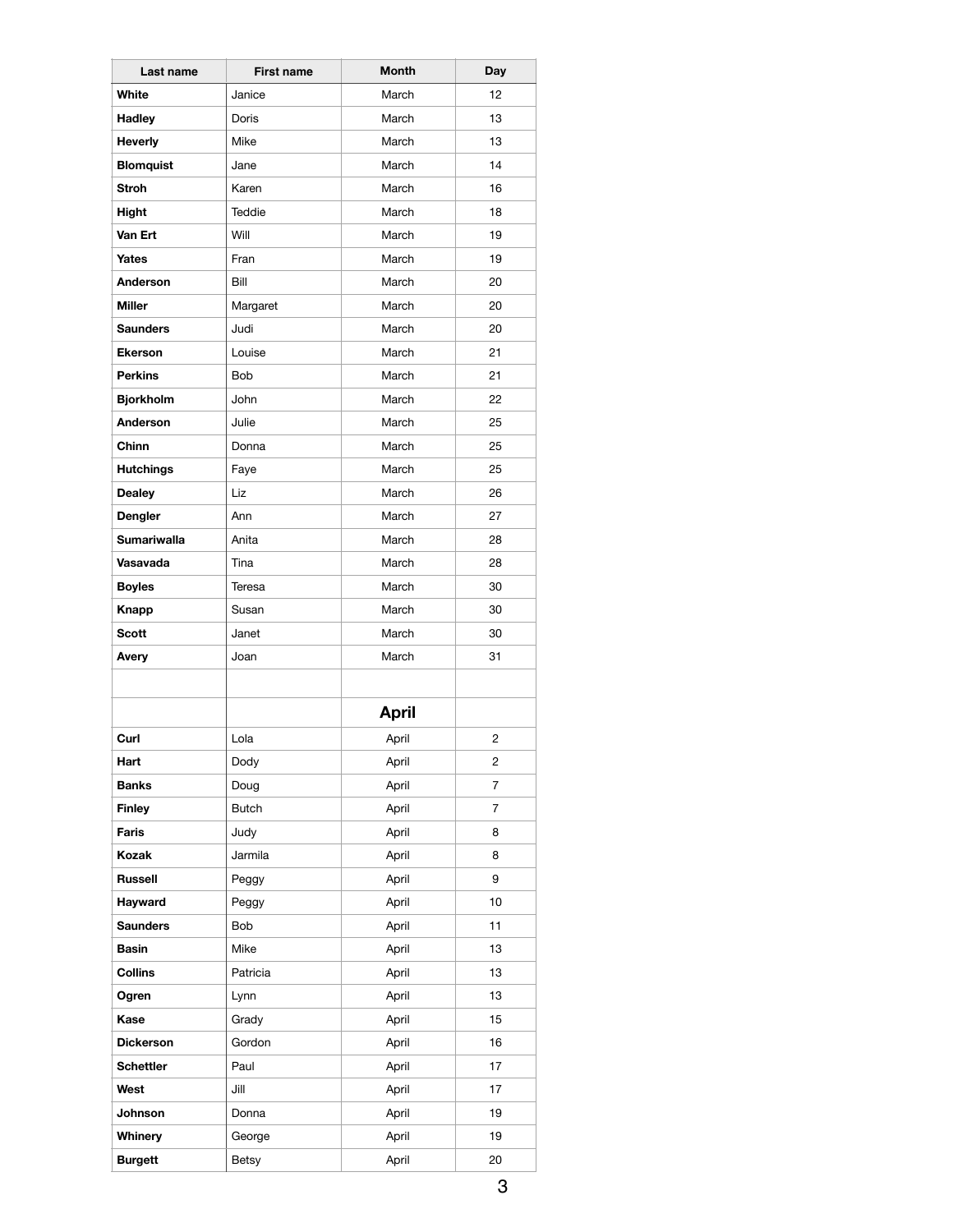| Last name          | <b>First name</b> | <b>Month</b> | Day            |
|--------------------|-------------------|--------------|----------------|
| <b>Ekerson</b>     | Jean              | April        | 20             |
| Golding            | Frieda            | April        | 20             |
| Vernon             | <b>Bob</b>        | April        | 20             |
| <b>Johnson</b>     | Joni              | April        | 21             |
| <b>Mraz</b>        | Doyne             | April        | 21             |
| <b>Douglas</b>     | Phyllis           | April        | 22             |
| <b>Dickason</b>    | Clif              | April        | 23             |
| Hegel              | Kathy             | April        | 23             |
| <b>Saito</b>       | Teiko             | April        | 23             |
| Lohman             | Dale              | April        | 25             |
| Reitz              | Rita              | April        | 26             |
| Isaak              | Faye              | April        | 28             |
| <b>Mulder</b>      | Tom               | April        | 29             |
| Cronquist          | <b>Bobbie</b>     | April        | 30             |
| <b>Newins</b>      | Anne              | April        | 30             |
|                    |                   |              |                |
|                    |                   |              |                |
|                    |                   | <b>May</b>   |                |
| Campbell           | Shelly            | May          | 2              |
| <b>Shirk</b>       | Carolyn           | May          | 2              |
| Lindstrom          | Bob               | May          | 3              |
| Rubey              | Jane              | May          | 3              |
| <b>Sarles</b>      | Orisja            | May          | 4              |
| <b>Stewart</b>     | Bonnie            | May          | $\overline{4}$ |
| <b>Williams</b>    | Paul              | May          | 5              |
| <b>Brewer</b>      | Ann               | May          | 6              |
| <b>Bonetti</b>     | Lynne             | May          | 12             |
| Cutting            | Merrill           | May          | 12             |
| <b>Nordquist</b>   | Sarah             | May          | 12             |
| Retzlaff           | Tommi             | May          | 12             |
| <b>Hedges</b>      | Dan               | May          | 14             |
| Ware               | Peter             | May          | 14             |
| <b>Baumgardner</b> | Jean K            | May          | 15             |
| Kent               | Connie            | May          | 15             |
| <b>Bushell</b>     | Candice           | May          | 16             |
| <b>Winkler</b>     | Kayleen           | May          | 16             |
| <b>Powell</b>      | Bill              | May          | 17             |
| Jones              | Betty             | May          | 18             |
| Schneiderman       | Susan             | May          | 18             |
| <b>Bullock</b>     | Leslie            | May          | 20             |
| Cowan              | Lois              | May          | 20             |
| Tangel             | Bob               | May          | 20             |
| Fox                | Phyllis           | May          | 21             |
| <b>Blue</b>        | Don               | May          | 22             |
| <b>Bournival</b>   | Jeannette         | May          | 22             |
| Hearn              | Nell              | May          | 23             |
| Miller             | Brant             | May          | 24             |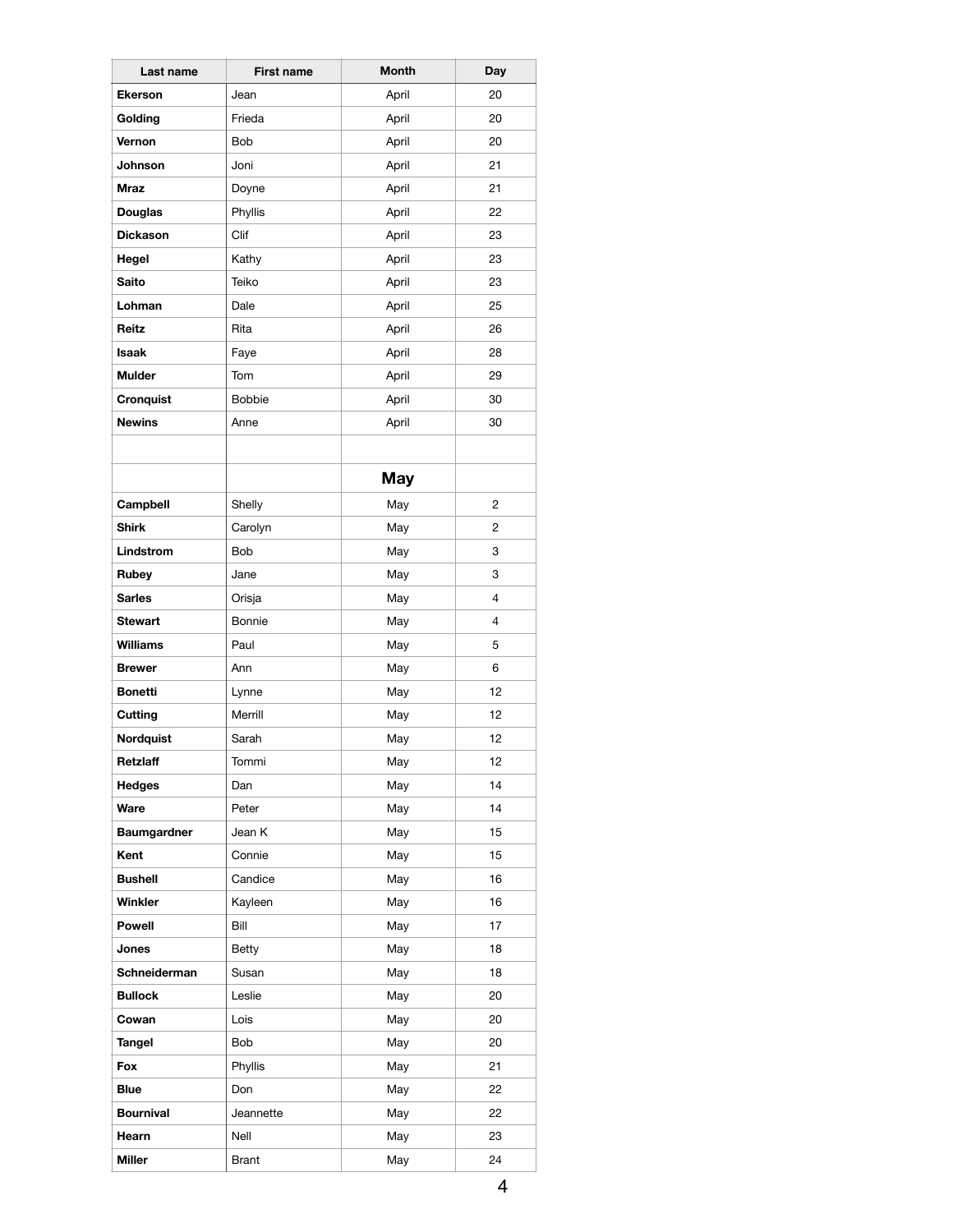| Last name        | <b>First name</b> | <b>Month</b> | Day          |
|------------------|-------------------|--------------|--------------|
| Prideaux         | Dorothy           | May          | 25           |
| <b>Robins</b>    | Pat               | May          | 27           |
| Chumbler         | Bert              | May          | 28           |
| Cochran          | David             | May          | 29           |
| Heide            | Susie             | May          | 29           |
| <b>Blechman</b>  | Binny             | May          | 30           |
| <b>Sommer</b>    | Fred              | May          | 30           |
|                  |                   |              |              |
|                  |                   | June         |              |
| <b>Bennett</b>   | Carolyn           | June         | 1            |
| <b>Simpson</b>   | Judy              | June         | $\mathbf{1}$ |
| <b>Stanford</b>  | Kit               | June         | 1            |
| <b>McDonald</b>  | Pat               | June         | 2            |
| Frost            | Jack              | June         | 3            |
| Frost            | Mary              | June         | 3            |
| Perrin           | Marilyn           | June         | 3            |
| Gromala          | Sue               | June         | 4            |
| <b>DeVos</b>     | Bonnie            | June         | 6            |
| <b>Nicholson</b> | Ed                | June         | 7            |
| <b>Silfvast</b>  | Bill              | June         | 7            |
| Wasley           | Dorothy           | June         | 7            |
| <b>Baker</b>     | Dave              | June         | 9            |
| <b>Speirs</b>    | Verne             | June         | 10           |
| <b>McMillen</b>  | Sophia            | June         | 11           |
| <b>Maxwell</b>   | Nancy             | June         | 12           |
| Koch             | Yoka              | June         | 13           |
| <b>Silverman</b> | Ron               | June         | 13           |
| Gilley           | Marilyn           | June         | 14           |
| <b>Basin</b>     | JoAnn             | June         | 15           |
| Fasbender        | Barry             | June         | 15           |
| Allsup           | Jean              | June         | 16           |
| <b>Draper</b>    | Ruth              | June         | 16           |
| <b>Bright</b>    | Juanita           | June         | 21           |
| <b>Scrivner</b>  | Olga              | June         | 21           |
| <b>Barrows</b>   | Erika             | June         | 24           |
| Frye             | Bill              | June         | 24           |
| Weagel           | Sharon            | June         | 24           |
| Fotheringham     | Joan              | June         | 25           |
| Carter           | Patricia          | June         | 27           |
| Pepple           | Ruth              | June         | 27           |
| Lucchesi         | Joanna            | June         | 29           |
| Kent             | Karen             | June         | 30           |
|                  |                   |              |              |
|                  |                   |              |              |
|                  |                   | July         |              |
| Gent             | David             | July         | 1            |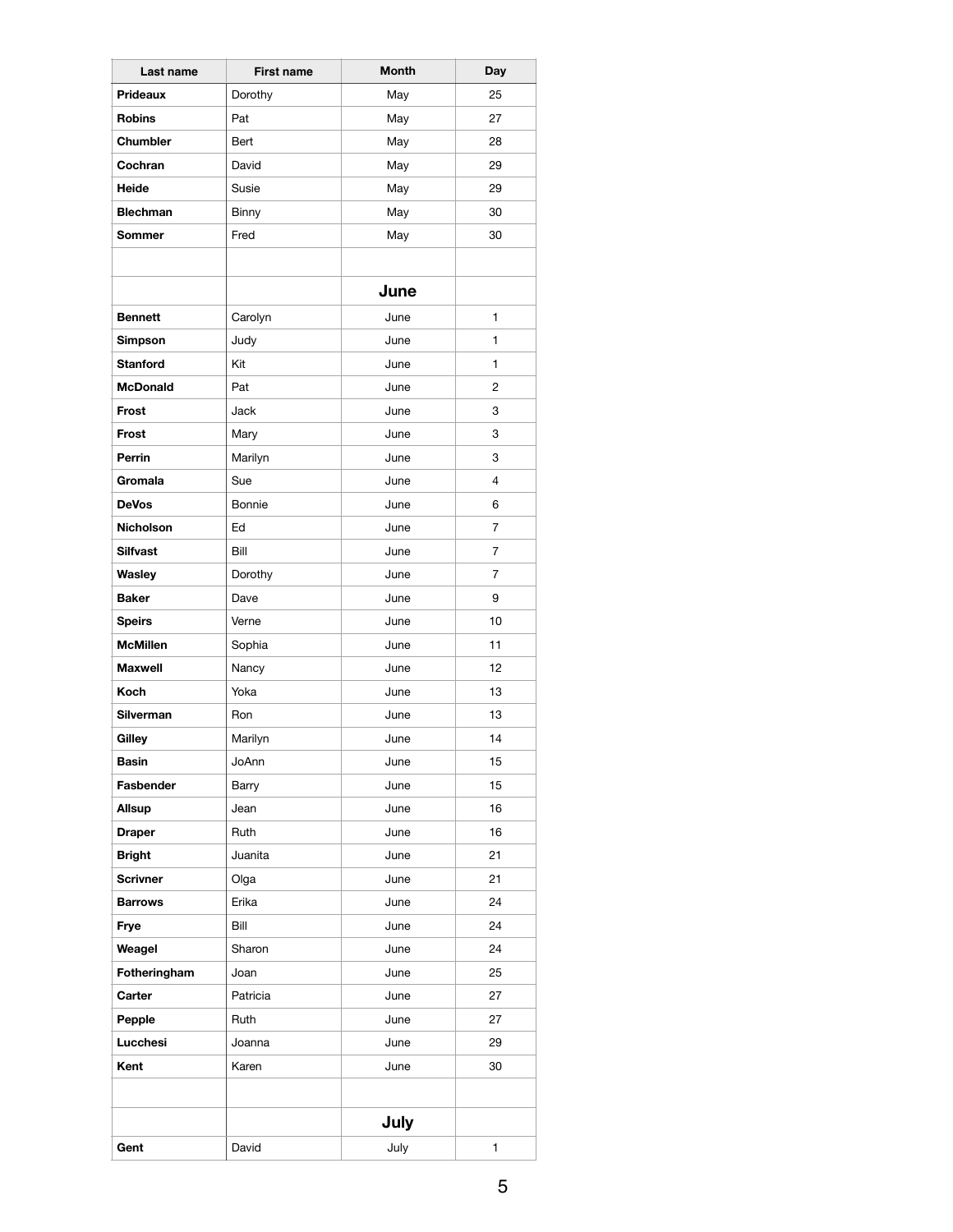| Last name         | <b>First name</b> | <b>Month</b> | Day            |
|-------------------|-------------------|--------------|----------------|
| <b>Evitts</b>     | Dreda             | July         | $\overline{4}$ |
| <b>Diller</b>     | Anne              | July         | 6              |
| <b>Field</b>      | Barbara           | July         | 7              |
| Johnson           | Barry             | July         | 10             |
| <b>Mendenhall</b> | Nancy             | July         | 11             |
| <b>Bhasin</b>     | Kumar             | July         | 12             |
| <b>Bratton</b>    | Jim               | July         | 12             |
| <b>Buckley</b>    | Shirley           | July         | 13             |
| Kase              | Ken               | July         | 13             |
| <b>Sklar</b>      | Don               | July         | 13             |
| <b>Isaak</b>      | Merl              | July         | 15             |
| <b>Bamforth</b>   | Bert              | July         | 16             |
| <b>Ekerson</b>    | Art               | July         | 16             |
| <b>Ross</b>       | Skip              | July         | 16             |
| Anderson          | Mae               | July         | 17             |
| <b>Ellis</b>      | Jim               | July         | 18             |
| <b>Studebaker</b> | Terry             | July         | 19             |
| <b>Tollefson</b>  | Mark              | July         | 19             |
| Krimsly           | Saul              | July         | 21             |
| Hall              | <b>Bob</b>        | July         | 22             |
| <b>Barry</b>      | Laura             | July         | 24             |
| Putnam            | Lynn              | July         | 24             |
| Hafner            | Joanne            | July         | 25             |
| Nicholson         | Anne              | July         | 25             |
| <b>Berglund</b>   | Pat               | July         | 28             |
| <b>Blomquist</b>  | Robin             | July         | 28             |
| <b>Dealey</b>     | Dave              | July         | 29             |
| Rockwell          | Jim               | July         | 29             |
| <b>Russ</b>       | Helen             | July         | 29             |
| <b>Boice</b>      | Jean              | July         | 30             |
|                   |                   |              |                |
|                   |                   | August       |                |
| Heverly           | Jane              | August       | 1              |
| Robb              | Peter             | August       | 1              |
| <b>Zilkey</b>     | Willi             | August       | 2              |
| Koch              | Grant             | August       | 3              |
| <b>Boice</b>      | Norm              | August       | 5              |
| Kobayashi         | Naomi             | August       | 5              |
| Macmillan         | Jim               | August       | 5              |
| <b>McGary</b>     | Jan               | August       | 6              |
| Mackenzie         | Jean C            | August       | 9              |
| Moore             | Bob               | August       | 10             |
| Silverman         | Myra              | August       | 10             |
| Rogers            | Sandy             | August       | 11             |
| <b>Moutos</b>     | Lannette          | August       | 12             |
| Retzlaff          | John              | August       | 12             |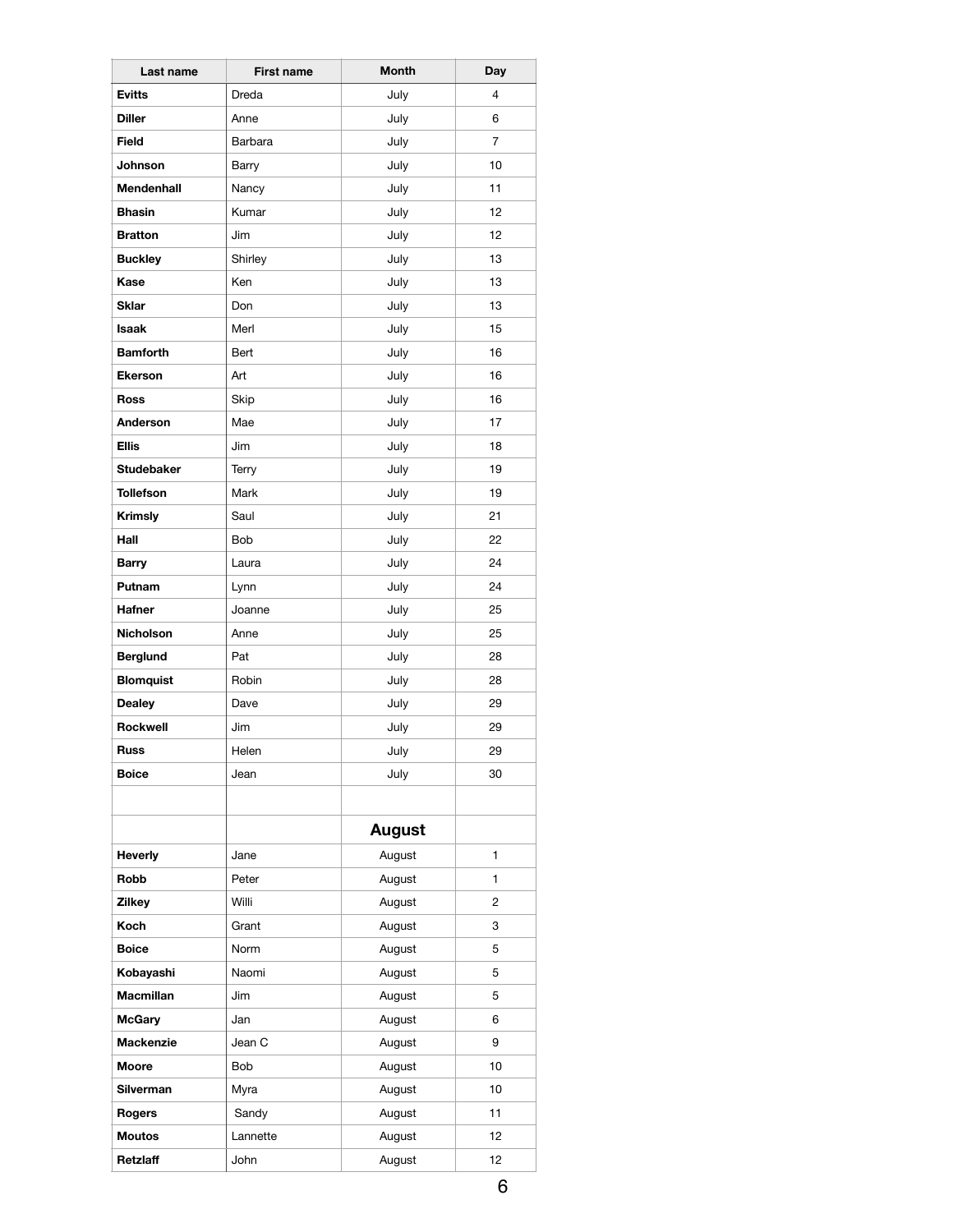| Last name        | <b>First name</b> | <b>Month</b>     | Day            |
|------------------|-------------------|------------------|----------------|
| <b>Morrison</b>  | Mary Jane         | August           | 13             |
| Golding          | <b>Bob</b>        | August           | 14             |
| Ackermann        | Bill              | August           | 15             |
| <b>Harris</b>    | Jane              | August           | 16             |
| Renta            | Winnie            | August           | 18             |
| <b>Strong</b>    | John              | August           | 18             |
| Vernon           | Patti             | August           | 18             |
| Wahl             | Maria             | August           | 18             |
| Cannon           | Elly              | August           | 19             |
| Fosdal           | Maria A           | August           | 19             |
| <b>Schaible</b>  | Brian             | August           | 19             |
| Rubenfeld        | llana             | August           | 20             |
| <b>Trumbauer</b> | Maria             | August           | 20             |
| <b>McCormack</b> | Margaret          | August           | 23             |
| <b>Murray</b>    | Nannien           | August           | 23             |
| Speer            | Fred              | August           | 23             |
| Rayward          | Thor              | August           | 24             |
| Quan             | Jim               | August           | 25             |
| Lathrop          | Rachel            | August           | 26             |
| Scott            | Jere              | August           | 26             |
| Starego          | Ann               | August           | 26             |
| <b>McCrea</b>    | Helen             | August           | 27             |
| <b>Crites</b>    | Julie             | August           | 29             |
| Foster           | Doug              | August           | 29             |
| Shimabukuro      | Geri              | August           | 29             |
|                  |                   |                  |                |
|                  |                   | <b>September</b> |                |
| <b>Riechers</b>  | Carolynn          | September        | 1.             |
| <b>Barry</b>     | Harlan            | September        | 3              |
| <b>Brophy</b>    | Retha             | September        | $\overline{4}$ |
| Armstrong        | Gini              | September        | 6              |
| Lippman          | Eleanor           | September        | 6              |
| <b>Densmore</b>  | Al                | September        | 9              |
| Ferguson         | Ginny             | September        | 9              |
| Kroner           | Earl              | September        | 9              |
| Noble            | Jackie            | September        | 9              |
| Heide            | Jack              | September        | 10             |
| Renta            | Mike              | September        | 11             |
| Adler            | Debbie            | September        | 12             |
| Peterman         | John              | September        | 13             |
| Curtis           | Dan               | September        | 14             |
| Newlon           | Tom               | September        | 14             |
| <b>Williams</b>  | Janice            | September        | 14             |
| <b>Bennett</b>   | Michael           | September        | 15             |
| <b>Kraus</b>     | Eugene            | September        | 18             |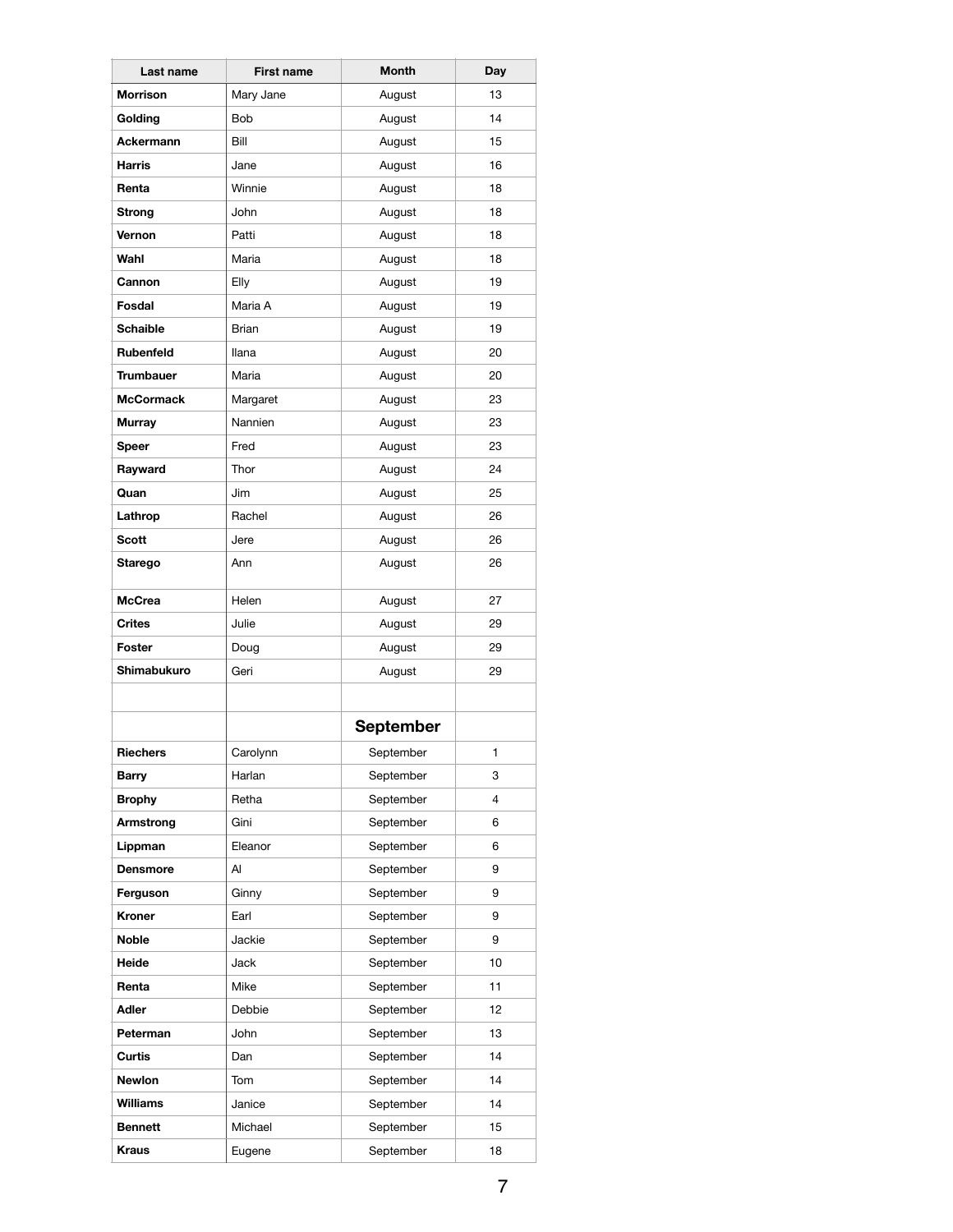| Last name          | <b>First name</b> | Month          | Day            |
|--------------------|-------------------|----------------|----------------|
| Guest              | Heather           | September      | 19             |
| Hegel              | Uli               | September      | 19             |
| Sato               | Salome            | September      | 20             |
| <b>Miller</b>      | Lila              | September      | 21             |
| <b>Roberts</b>     | Sandy             | September      | 21             |
| Ball               | Susan             | September      | 22             |
| Hight              | Robert            | September      | 22             |
| <b>Kraus</b>       | Connie            | September      | 22             |
| <b>Poppick</b>     | Eric              | September      | 22             |
| <b>Thomas</b>      | Wayne             | September      | 23             |
| Daura              | Martha            | September      | 24             |
| Greschel           | Chuck             | September      | 24             |
| Sindt              | Linda             | September      | 24             |
| Honegger           | Maggie            | September      | 25             |
| <b>Krause</b>      | Rich              | September      | 25             |
| Lynn               | Yvonne            | September      | 25             |
| Rittenhouse        | June              | September      | 25             |
| <b>Maxfield</b>    | Barbara           | September      | 26             |
| Richmond           | Jerry             | September      | 26             |
| Clough             | Virginia          | September      | 28             |
| Kelley             | Don               | September      | 28             |
| Gutweniger         | Chuck             | September      | 29             |
| <b>Brown</b>       | Hildegard         | September      | 30             |
| <b>Fitzpatrick</b> | Cathy             | September      | 30             |
|                    |                   |                |                |
|                    |                   | <b>October</b> |                |
| <b>Willis</b>      | Jody              | October        | 1              |
| Jacobson           | Janet             | October        | 2              |
| <b>Miller</b>      | Maggie            | October        | 2              |
| <b>Mullin</b>      | Eva               | October        | 2              |
| <b>Scebold</b>     | Donna             | October        | $\overline{2}$ |
| Wilson             | Winnie            | October        | 2              |
| <b>Miller</b>      | Tim               | October        | 3              |
| Walls              | Madge             | October        | 4              |
| <b>Fisette</b>     | <b>Dolores</b>    | October        | $\overline{7}$ |
| Hall               | Jane H            | October        | 7              |
| Kochi              | Dan               | October        | $\overline{7}$ |
| White              | Don               | October        | 7              |
| Carter             | Bob               | October        | 8              |
| <b>Forbes</b>      | Sarah             | October        | 8              |
| <b>Maxfield</b>    | Keith             | October        | 8              |
| Heintz             | Joyce             | October        | 9              |
| Robisch            | Herb              | October        | 9              |
| <b>Templin</b>     | Ramona            | October        | 10             |
| Vaughan            | Bill              | October        | 10             |
| Wagner             | Dan               | October        | 10             |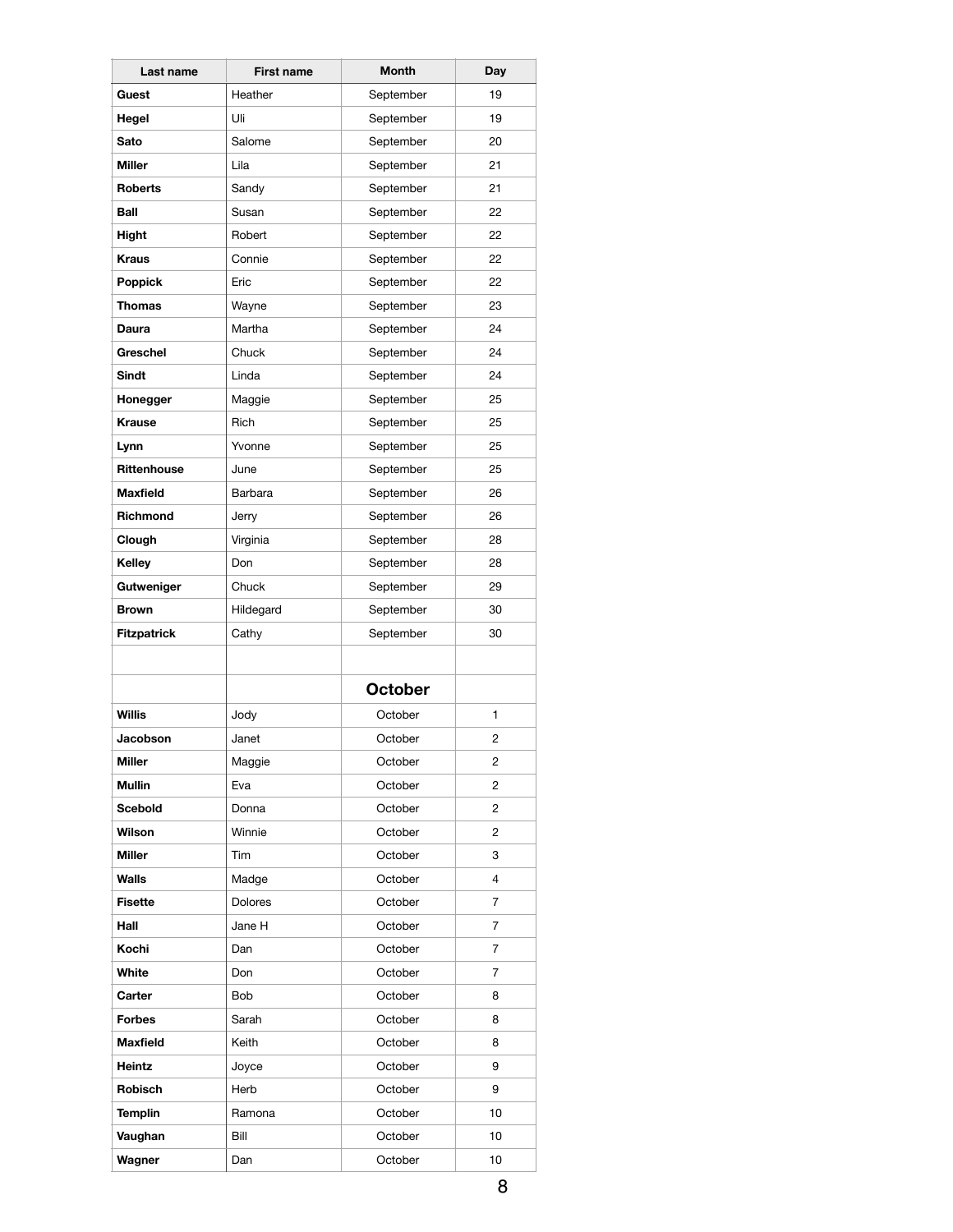| Last name         | <b>First name</b> | <b>Month</b>    | Day |
|-------------------|-------------------|-----------------|-----|
| <b>Bardin</b>     | Bill              | October         | 11  |
| Elkjer            | Marion            | October         | 12  |
| Goodman           | Jean              | October         | 13  |
| LePore            | Polly             | October         | 13  |
| Jones             | Jackie            | October         | 15  |
| Jones             | Jacqueline        | October         | 15  |
| <b>Studebaker</b> | EI                | October         | 16  |
| Schneiderman      | Carl              | October         | 17  |
| Grassam           | Jean              | October         | 18  |
| <b>Barry</b>      | Don               | October         | 19  |
| <b>Harris</b>     | Jamie             | October         | 20  |
| Oliver            | Joanie            | October         | 21  |
| <b>Seale</b>      | Cora Lee          | October         | 21  |
| <b>Stocker</b>    | Jim               | October         | 22  |
| <b>Bardin</b>     | Jane              | October         | 23  |
| Dengler           | Rich              | October         | 24  |
| <b>Hedges</b>     | Meridel           | October         | 24  |
| Gabel             | Ron               | October         | 25  |
| Ottis             | Nancy             | October         | 25  |
| <b>Purkerson</b>  | Sharon            | October         | 25  |
| <b>Schaible</b>   | Janet             | October         | 25  |
| <b>Turner</b>     | Brit 100 in 2021! | October         | 26  |
| Caneer            | La Rea            | October         | 27  |
| Maksymowicz       | Lillian           | October         | 28  |
| Schwyn            | Lois              | October         | 28  |
| <b>Newlon</b>     | <b>Tucker</b>     | October         | 30  |
|                   |                   |                 |     |
|                   |                   | <b>November</b> |     |
| <b>Murphy</b>     | Dennis            | November        | 1   |
| Rued              | Emily             | November        | 1   |
| Vasavada          | RC                | November        | 3   |
| Hines             | Jan               | November        | 5   |
| Thompson          | Jim               | November        | 6   |
| Kochi             | Esther            | November        | 7   |
| Wilson            | Jesse             | November        | 8   |
| <b>Baggott</b>    | Rick              | November        | 9   |
| Ettlich           | Ernie             | November        | 9   |
| Vermeer           | Don               | November        | 9   |
| <b>Williams</b>   | Jean              | November        | 9   |
| Norgard           | Kaaren            | November        | 12  |
| Van Ert           | Gretchen          | November        | 12  |
| <b>Densmore</b>   | Sally             | November        | 13  |
| Kozak             | Milan             | November        | 13  |
| Finch             | Barden            | November        | 14  |
| <b>Hansen</b>     | Lynda             | November        | 14  |
| Mo                | Jordan            | November        | 14  |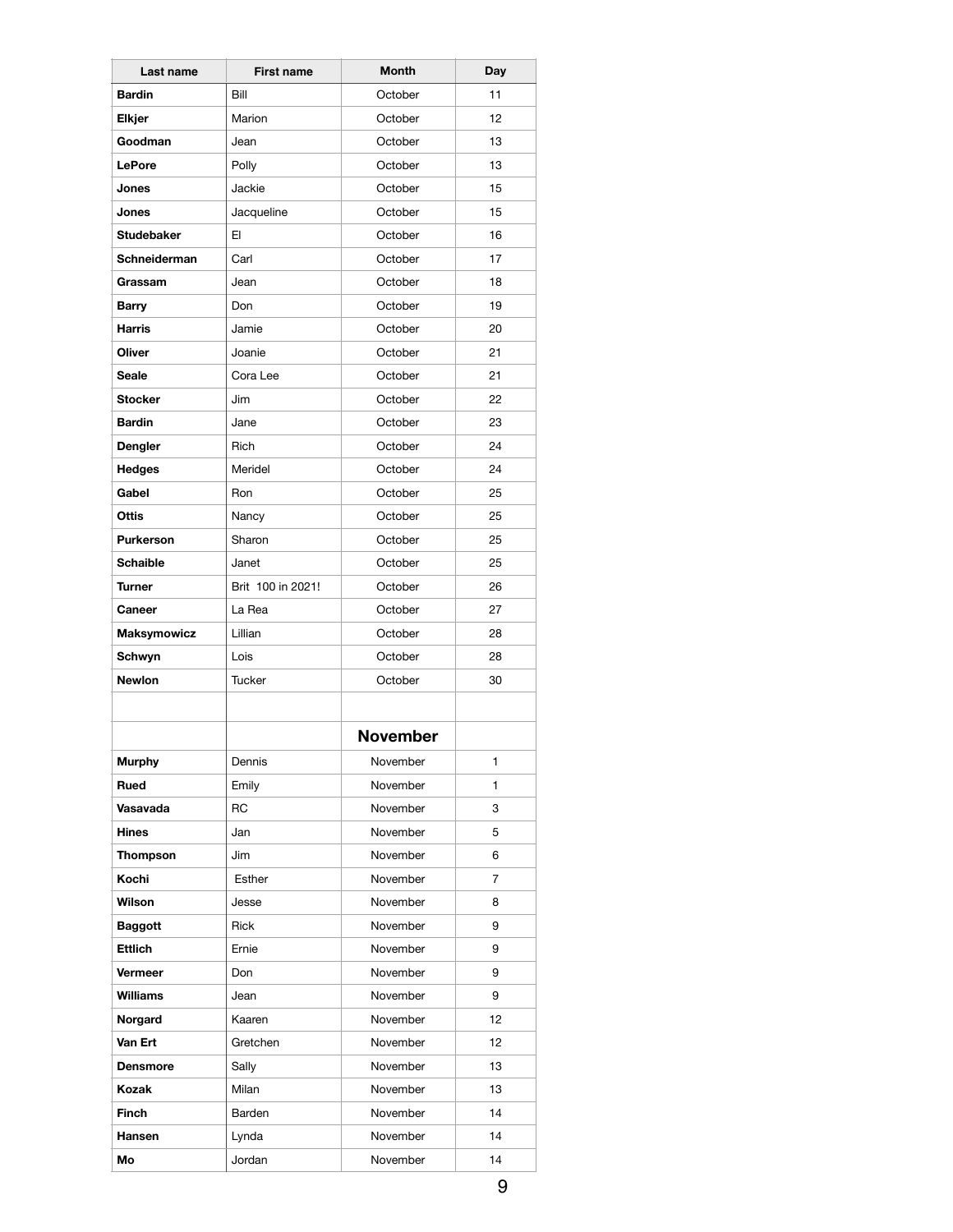| Last name        | <b>First name</b> | Month           | Day |
|------------------|-------------------|-----------------|-----|
| Weiner           | Jon               | November        | 14  |
| Woodburn         | Serita Sue        | November        | 17  |
| <b>Macready</b>  | Tillie            | November        | 20  |
| <b>Nelson</b>    | Karen             | November        | 21  |
| Rubey            | Chuck             | November        | 21  |
| <b>Shirk</b>     | Larry             | November        | 22  |
| Tangel           | Sharon            | November        | 23  |
| <b>Eufusia</b>   | Linda             | November        | 25  |
| Lawson           | Holly             | November        | 26  |
| <b>Meers</b>     | Bill              | November        | 26  |
| Chin             | Jim               | November        | 29  |
| Carhart          | Bill              | November        | 30  |
| <b>Hughes</b>    | Donald            | November        | 30  |
|                  |                   |                 |     |
|                  |                   |                 |     |
|                  |                   | <b>December</b> |     |
| <b>Morris</b>    | Patty             | December        | 2   |
| <b>Provence</b>  | Don               | December        | 2   |
| <b>Jacobs</b>    | Carol             | December        | 3   |
| Gillespie        | Mary Wright       | December        | 4   |
| <b>Spence</b>    | Linda             | December        | 4   |
| <b>Hegarty</b>   | Doreen            | December        | 6   |
| <b>Adams</b>     | Gaea              | December        | 7   |
| <b>DeVos</b>     | Jim               | December        | 7   |
| Eastwood         | Pratibha          | December        | 7   |
| Robb             | Patricia          | December        | 9   |
| Ross             | Janet             | December        | 9   |
| <b>Fmcgary</b>   | Terri             | December        | 10  |
| Haas             | Carolyn           | December        | 10  |
| Tull             | Gail              | December        | 10  |
| Laurie           | Karen             | December        | 12  |
| <b>Bjorkholm</b> | Mary              | December        | 13  |
| Richmond         | Henry             | December        | 13  |
| Rowe             | Jan               | December        | 14  |
| <b>Schenler</b>  | Carolyn           | December        | 14  |
| <b>Brandt</b>    | Ken               | December        | 15  |
| Quan             | Amoena            | December        | 15  |
| <b>Skinner</b>   | Phyllis           | December        | 16  |
| <b>Verdurmen</b> | Ed                | December        | 16  |
| <b>Verdurmen</b> | Ed                | December        | 16  |
| <b>Stocker</b>   | Pat               | December        | 17  |
| <b>Abbott</b>    | Grace             | December        | 18  |
| <b>Collins</b>   | Dana              | December        | 18  |
| <b>McCrea</b>    | Tom               | December        | 19  |
| Allen            | Roberta           | December        | 20  |
| Cure             | Harry             | December        | 21  |
| Garrett          | Cec               | December        | 22  |